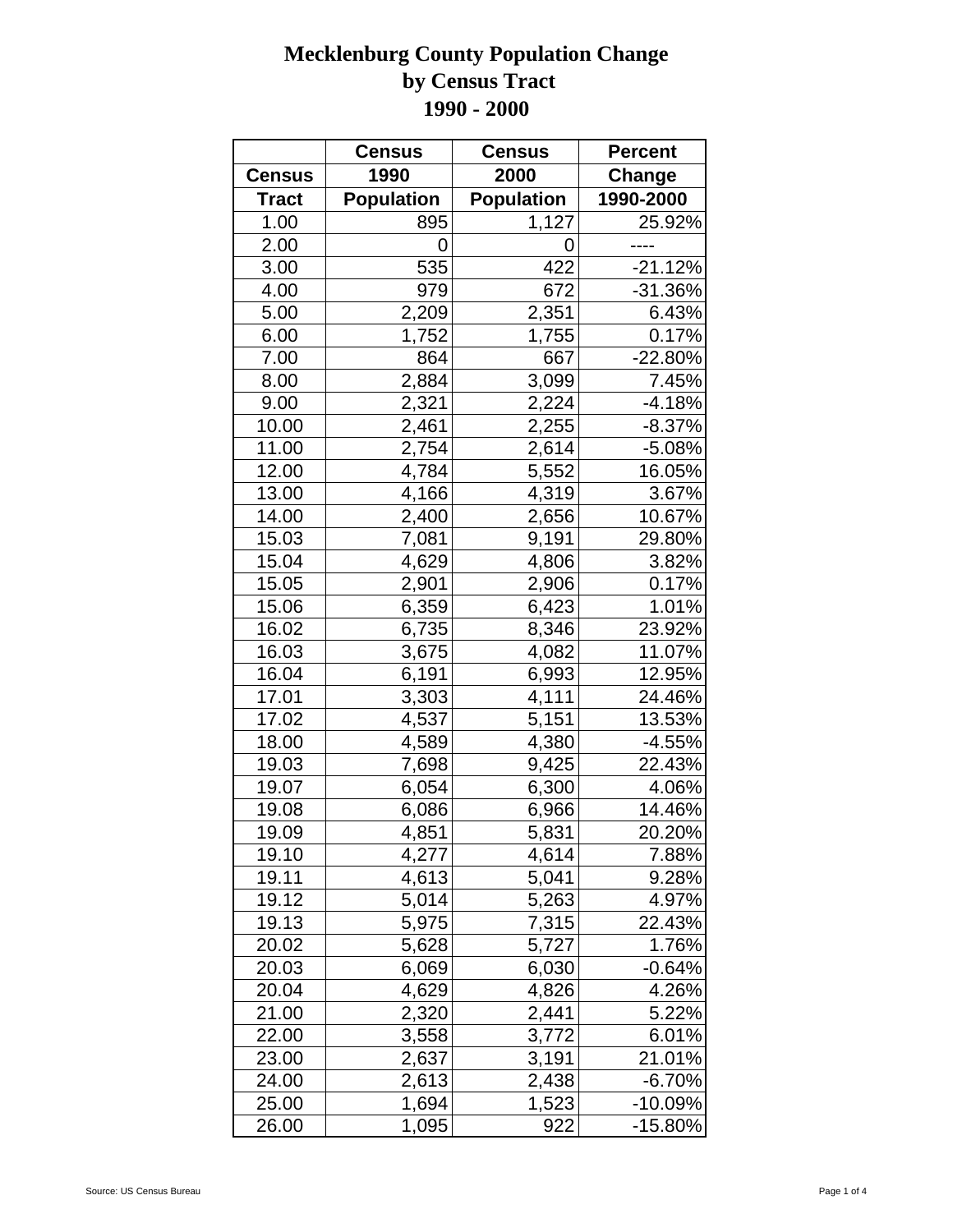|               | <b>Census</b>     | <b>Census</b>     | <b>Percent</b> |
|---------------|-------------------|-------------------|----------------|
| <b>Census</b> | 1990              | 2000              | <b>Change</b>  |
| <b>Tract</b>  | <b>Population</b> | <b>Population</b> | 1990-2000      |
| 27.00         | 6,704             | 6,866             | 2.42%          |
| 28.00         | 3,440             | 3,403             | $-1.08%$       |
| 29.01         | 6,028             | 6,251             | 3.70%          |
| 29.03         | 2,491             | 3,919             | 57.33%         |
| 29.04         | 6,174             | 5,766             | $-6.61%$       |
| 30.06         | 4,002             | 4,106             | 2.60%          |
| 30.07         | 5,569             | 6,776             | 21.67%         |
| 30.08         | 4,534             | 5,688             | 25.45%         |
| 30.11         | 5,142             | 5,422             | 5.45%          |
| 30.12         | 2,283             | 3,913             | 71.40%         |
| 30.13         | 3,240             | 4,223             | 30.34%         |
| 30.14         | 3,885             | 4,973             | 28.01%         |
| 30.15         | 3,285             | 4,494             | 36.80%         |
| 30.16         | 847               | 3,859             | 355.61%        |
| 31.02         | 3,722             | 4,014             | 7.85%          |
| 31.03         | 4,433             | 4,564             | 2.96%          |
| 31.05         | 4,379             | 3,805             | $-13.11%$      |
| 31.06         | 2,620             | 2,745             | 4.77%          |
| 31.07         | 4,590             | 6,662             | 45.14%         |
| 32.01         | 2,687             | 2,947             | 9.68%          |
| 32.02         | 4,907             | 5,701             | 16.18%         |
| 33.00         | 3,123             | 3,053             | $-2.24%$       |
| 34.00         | 3,471             | 3,754             | 8.15%          |
| 35.00         | 2,109             | 2,189             | 3.79%          |
| 36.00         | 4,328             | 3,874             | $-10.49%$      |
| 37.00         | 2,331             | 2,148             | $-7.85%$       |
| 38.02         | 4,169             | 3,456             | $-17.10%$      |
| 38.03         | 5,335             | 7,121             | 33.48%         |
| 38.04         | 6,625             | 8,122             | 22.60%         |
| 39.01         | 2,779             | 3,369             | 21.23%         |
| 39.02         | 5,324             | 3,667             | -31.12%        |
| 40.00         | 4,868             | 4,574             | $-6.04%$       |
| 41.00         | 3,899             | 3,812             | -2.23%         |
| 42.00         | 3,602             | 3,625             | 0.64%          |
| 43.01         | 7,479             | 9,388             | 25.52%         |
| 43.02         | 4,917             | 4,893             | -0.49%         |
| 44.00         | 2,197             | 2,410             | 9.70%          |
| 45.00         | 4,945             | 3,639             | -26.41%        |
| 46.00         | 3,416             | 3,162             | -7.44%         |
| 47.00         | 1,463             | 2,469             | 68.76%         |
| 48.00         | 4,097             | 4,009             | $-2.15%$       |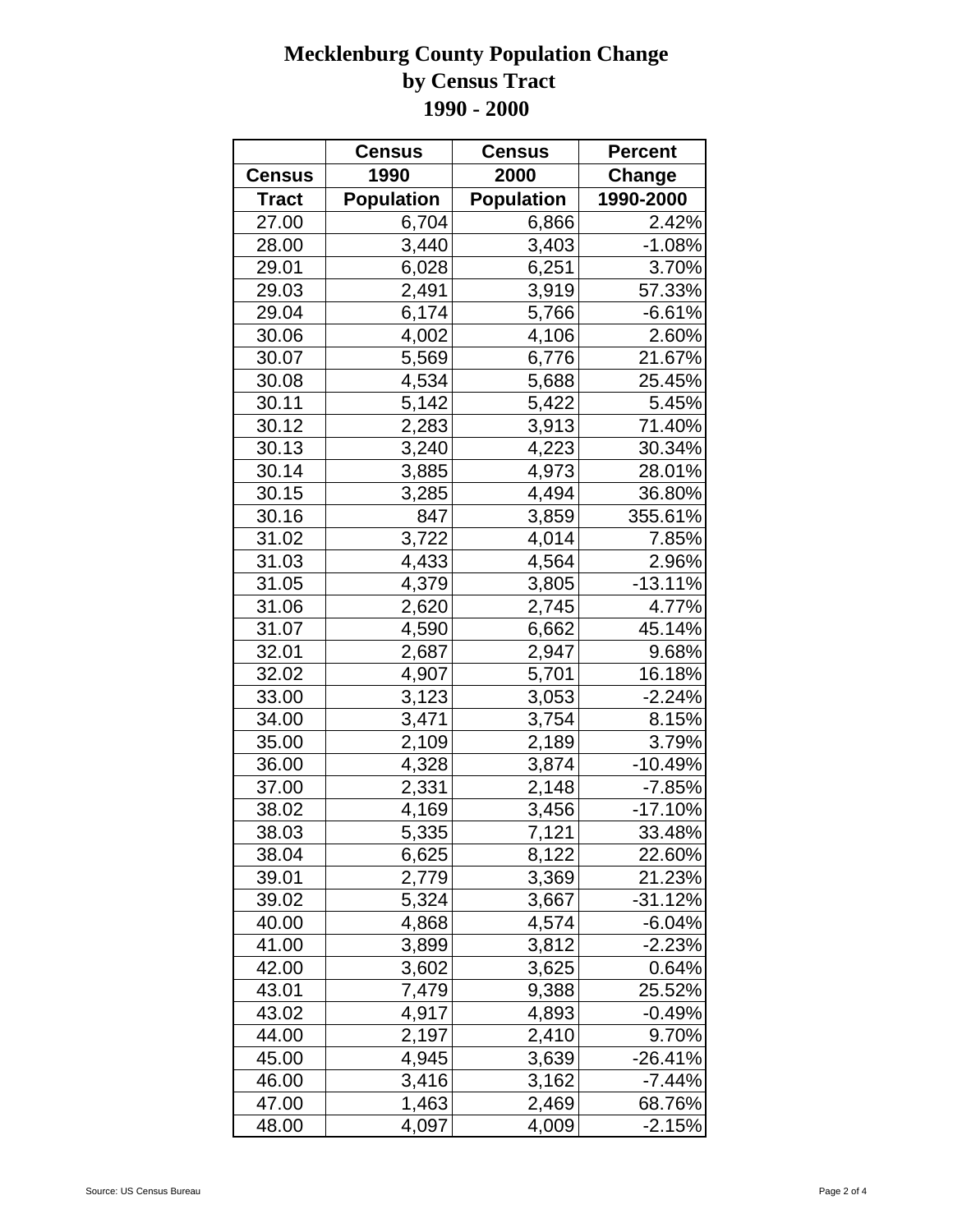|               | <b>Census</b>     | <b>Census</b>     | <b>Percent</b> |
|---------------|-------------------|-------------------|----------------|
| <b>Census</b> | 1990              | 2000              | Change         |
| <b>Tract</b>  | <b>Population</b> | <b>Population</b> | 1990-2000      |
| 49.00         | 626               | 894               | 42.81%         |
| 50.00         | 3,205             | 2,424             | $-24.37%$      |
| 51.00         | 2,643             | 2,628             | $-0.57%$       |
| 52.00         | 3,216             | 3,056             | $-4.98%$       |
| 53.01         | 2,546             | 2,773             | 8.92%          |
| 53.03         | 7,184             | 6,970             | $-2.98%$       |
| 53.04         | 4,216             | 6,393             | 51.64%         |
| 54.01         | 3,781             | 4,350             | 15.05%         |
| 54.02         | 5,396             | 6,588             | 22.09%         |
| 55.03         | 764               | 5,991             | 684.16%        |
| 55.04         | 2,515             | 6,924             | 175.31%        |
| 55.05         | 2,634             | 9,327             | 254.10%        |
| 55.06         | 1,443             | 11,554            | 700.69%        |
| 55.07         | 2,703             | 10,240            | 278.84%        |
| 56.03         | 2,729             | 6,373             | 133.53%        |
| 56.04         | 4,331             | 5,007             | 15.61%         |
| 56.05         | 2,716             | 3,591             | 32.22%         |
| 56.06         | 1,703             | 5,720             | 235.88%        |
| 56.07         | 2,498             | 6,653             | 166.33%        |
| 56.08         | 2,604             | 6,397             | 145.66%        |
| 57.06         | 4,627             | 5,019             | 8.47%          |
| 57.07         | 4,207             | 5,577             | 32.56%         |
| 57.08         | 2,433             | 7,302             | 200.12%        |
| 57.09         | 1,794             | 2,633             | 46.77%         |
| 57.10         | 2,087             | 3,904             | 87.06%         |
| 57.11         | 4,123             | 3,936             | $-4.54%$       |
| 57.12         | 2,817             | 3,338             | 18.49%         |
| 57.13         | 1,931             | 2,414             | 25.01%         |
| 58.06         | 6,601             | 7,662             | 16.07%         |
| 58.07         | 7,686             | 8,206             | 6.77%          |
| 58.08         | 6,584             | 7,646             | 16.13%         |
| 58.11         | 4,282             | 4,153             | $-3.01%$       |
| 58.12         | 3,509             | 4,653             | 32.60%         |
| 58.13         | 4,220             | 6,623             | 56.94%         |
| 58.14         | 3,498             | 5,561             | 58.98%         |
| 58.15         | 1,705             | 3,251             | 90.67%         |
| 58.16         | 1,568             | 3,871             | 146.88%        |
| 58.17         | 2,946             | 3,680             | 24.92%         |
| 58.18         | 1,873             | 5,639             | 201.07%        |
| 58.19         | 877               | 8,409             | 858.84%        |
| 58.20         | 2,081             | 5,461             | 162.42%        |